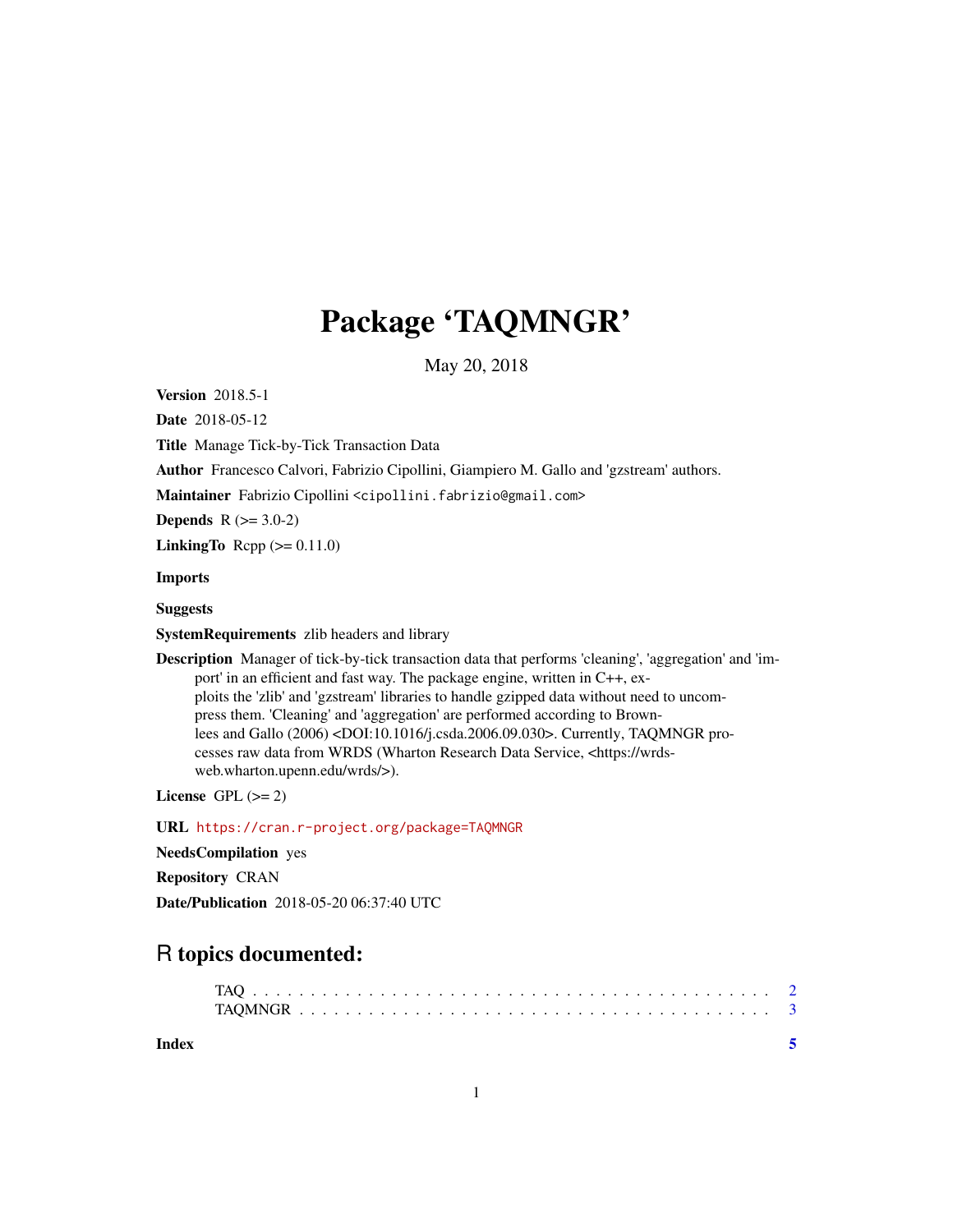#### Description

Manage tick-by-tick transaction data

#### Usage

```
TAQ.CleanTickByTick(dirInput, dirOutput,
 window = 80, deltaTrimmed = 0.10, granularity = 0.04, useCleaned = TRUE)
TAQ.Aggregate(dirInput, symbol, bin, useAggregated = TRUE)
TAQ.Report(dirInput, symbol)
TAQ.Read(dirInput, symbol, import = NULL, startDate, endDate, bin)
```
#### Arguments

| dirInput      | A <i>character</i> scalar: the input directory.                                                                                                                                                                                                                                                                                                                                    |
|---------------|------------------------------------------------------------------------------------------------------------------------------------------------------------------------------------------------------------------------------------------------------------------------------------------------------------------------------------------------------------------------------------|
|               | For the function CleanTickByTick(), dirInput is the name of the folder con-<br>taining the raw data files. In this case it is important that dirInput includes<br>only .gz files to be cleaned. For the remaining functions, dirInput is the<br>name of the folder including the previously cleaned/aggregated data (appearing<br>as dirOutput in the function CleanTickByTick()). |
| dir0utput     | A <i>character</i> scalar: the output directory. It must be different from dirInput.                                                                                                                                                                                                                                                                                               |
| window        | A numeric integer scalar: the window size for the trimming procedure of data<br>clean (see Details).                                                                                                                                                                                                                                                                               |
| deltaTrimmed  | A <i>numeric</i> scalar into $\$(0,1)$$ : the trimming proportion (see Details).                                                                                                                                                                                                                                                                                                   |
| granularity   | A numeric positive scalar: the granularity parameter (see Details).                                                                                                                                                                                                                                                                                                                |
| useCleaned    | A logical scalar: if TRUE, previously cleaned files (if any) are not cleaned again.                                                                                                                                                                                                                                                                                                |
| useAggregated | A logical scalar: if TRUE, previously aggregated data (if any) are not aggregated<br>again.                                                                                                                                                                                                                                                                                        |
| symbol        | A character (vector in TAQ. Aggregate (); scalar in TAQ. Report () and TAQ. Read()):<br>the ticker symbols of interest.                                                                                                                                                                                                                                                            |
| startDate     | A numeric integer scalar: the start date in the yyyymmdd format.                                                                                                                                                                                                                                                                                                                   |
| endDate       | A numeric integer scalar: the end date in the yyyymmdd format.                                                                                                                                                                                                                                                                                                                     |
| bin           | A numeric integer scalar: the bin size (in seconds) for aggregating data.                                                                                                                                                                                                                                                                                                          |

<span id="page-1-0"></span>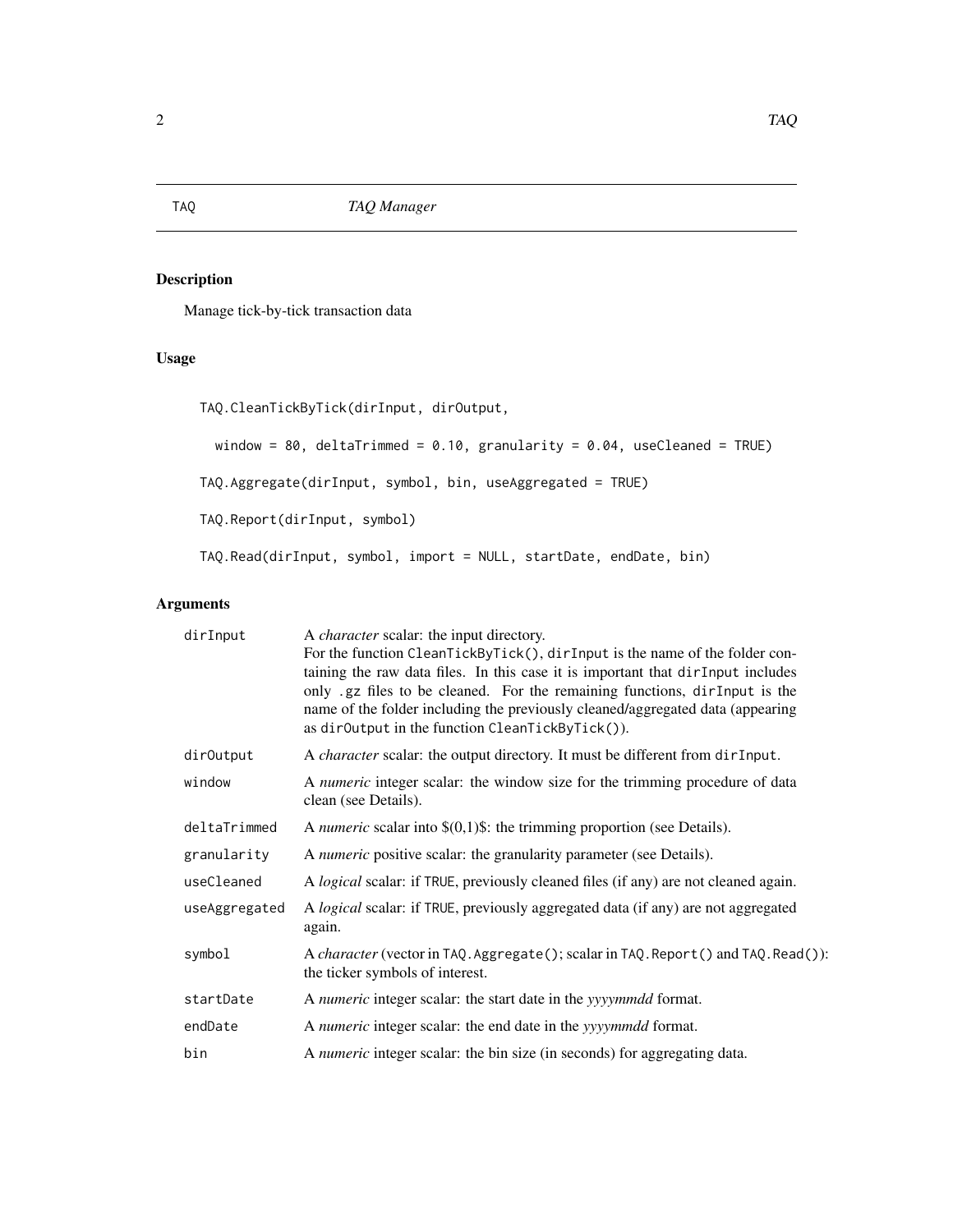#### <span id="page-2-0"></span>TAQMNGR 3

| import | A <i>character</i> : the list of fields to be imported. One or more among: |
|--------|----------------------------------------------------------------------------|
|        | "FIRST": First price in the bin.                                           |
|        | "MIN": Min price in the bin.                                               |
|        | "MAX": Max price in the bin.                                               |
|        | "LAST": Last price in the bin.                                             |
|        | "SIZE": First price in the bin.                                            |
|        | "#TRADES": Number of trades in the bin.                                    |
|        | "VWAP": Volume Weighted Average Price in the bin.                          |
|        | If NULL, all fields are imported.                                          |

#### Details

The meaning of the arguments window, deltaTrimmed, and granularity is detailed in the reference below.

#### References

Brownlees, C. T., and Gallo, G. M. (2006). Financial Econometric Analysis at Ultra–High Frequency: Data Handling Concerns, *Computational Statistics and Data Analysis* 51, 2232–2245.

#### Examples

```
#### A fake dataset for running the example can be downloaded at
#### 'http://local.disia.unifi.it/cipollini/webpage-new/data/data_sample.txt.gz'
## Input
# dirInput <- "path of the input folder"
# dirOutput <- "path of the output folder" ## Must be different from 'dirInput'
## Clean
# TAQ.CleanTickByTick(dirInput = dirInput, dirOutput = dirInput)
## Make the report (1 at a time)
# TAQ.Report(dirInput = dirOutput, symbol = c("DOG")) ## A scalar symbol
# TAQ.Report(dirInput = dirOutput, symbol = c("GNU")) ## A scalar symbol
## Aggregate
# TAQ.Aggregate(dirInput = dirOutput, symbol = c("DOG", "GNU"), bin = 300,
# useAggregated = TRUE)
## Import data
# dog <- TAQ.Read(dirInput = dirOutput, symbol = "DOG",
# startDate = 00010101, endDate = 20141231, bin = 300)
```
TAQMNGR *TAQ Manager*

#### Description

The package manages tick-by-tick transaction data, performing *cleaning*, *aggregation* and *import*.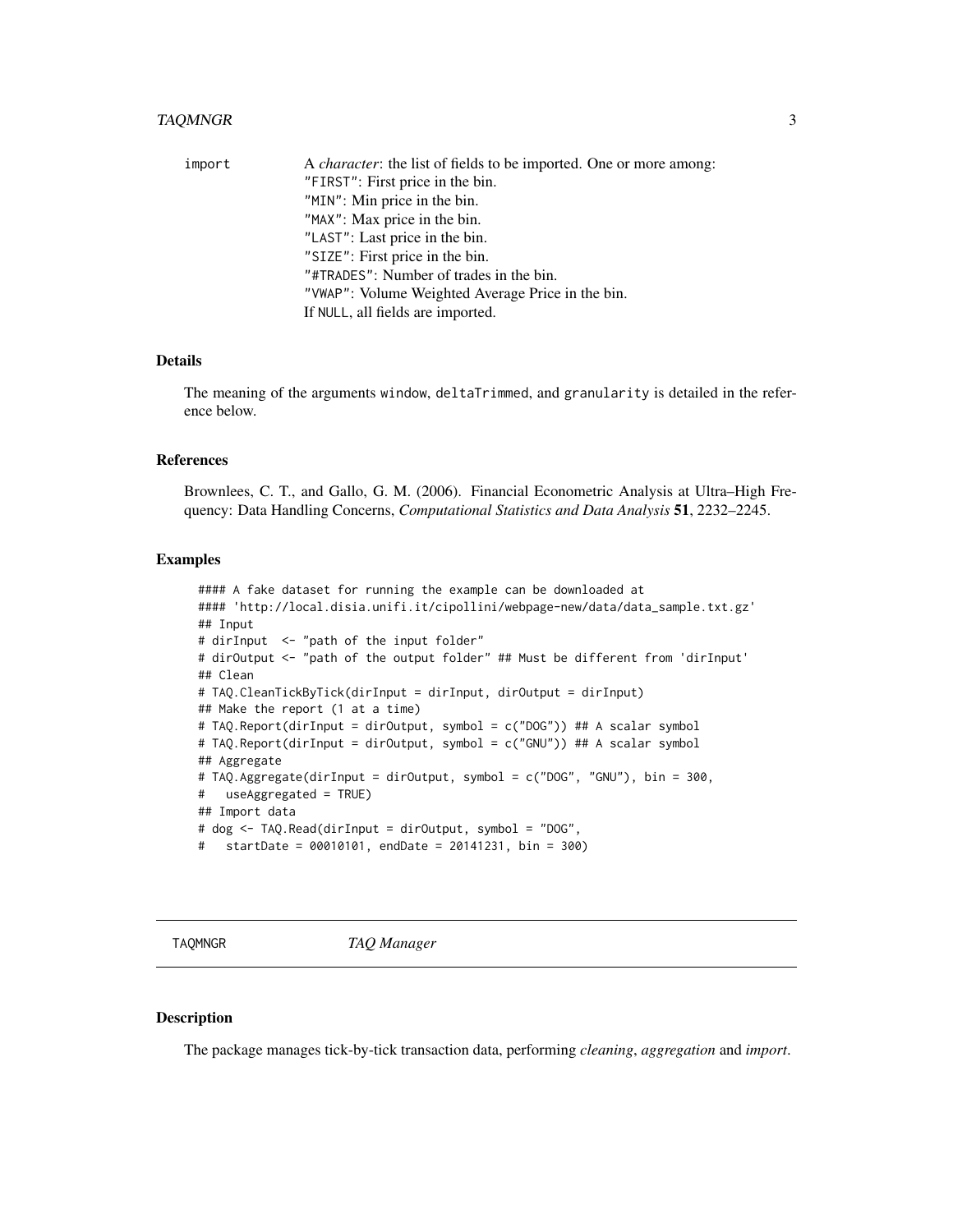#### Details

The package manages tick-by-tick transaction data, performing *cleaning*, *aggregation* and *import* in an efficient and fast way (the package engine is developed in C++). Cleaning and Aggregation are performed according to Brownlees and Gallo (2006).

| Package: | <b>TAQMNGR</b> |
|----------|----------------|
| Type:    | Package        |
| Version: | 2015.2-1       |
| Date:    | 2015-02-21     |
| License: | $GPL (= 2)$    |

#### Note

Currently, the package processes raw data from WRDS (Wharton Research Data Service). They have to satisfy the following requirements:

- all fields have to be included (select the 'Check All' button at the WRDS downloading page);
- select the fixed-width text and 'G zip' as output format and compression type, respectively, at the WRDS downloading page.

An example with fake raw data can be downloaded at [http://local.disia.unifi.it/cipollini/](http://local.disia.unifi.it/cipollini/webpage-new/data/data_sample.txt.gz) [webpage-new/data/data\\_sample.txt.gz](http://local.disia.unifi.it/cipollini/webpage-new/data/data_sample.txt.gz).

The package uses the following libraries: 'Gzstream' (available at 'http://www.cs.unc.edu/Research/compgeom/gzstream/' under LGPL license), and 'zlib' (freely available at 'http://www.zlib.net/').

#### Author(s)

Francesco Calvori <francesco.calvori@gmail.com>,

Fabrizio Cipollini <cipollini.fabrizio@gmail.com>,

Giampiero M. Gallo <giampiero.gallo@gmail.com>.

Maintainer: <fabrizio.cipollini@gmail.com>

#### References

Brownlees, C. T., and Gallo, G. M. (2006). Financial Econometric Analysis at Ultra–High Frequency: Data Handling Concerns, *Computational Statistics and Data Analysis* 51, 2232–2245.